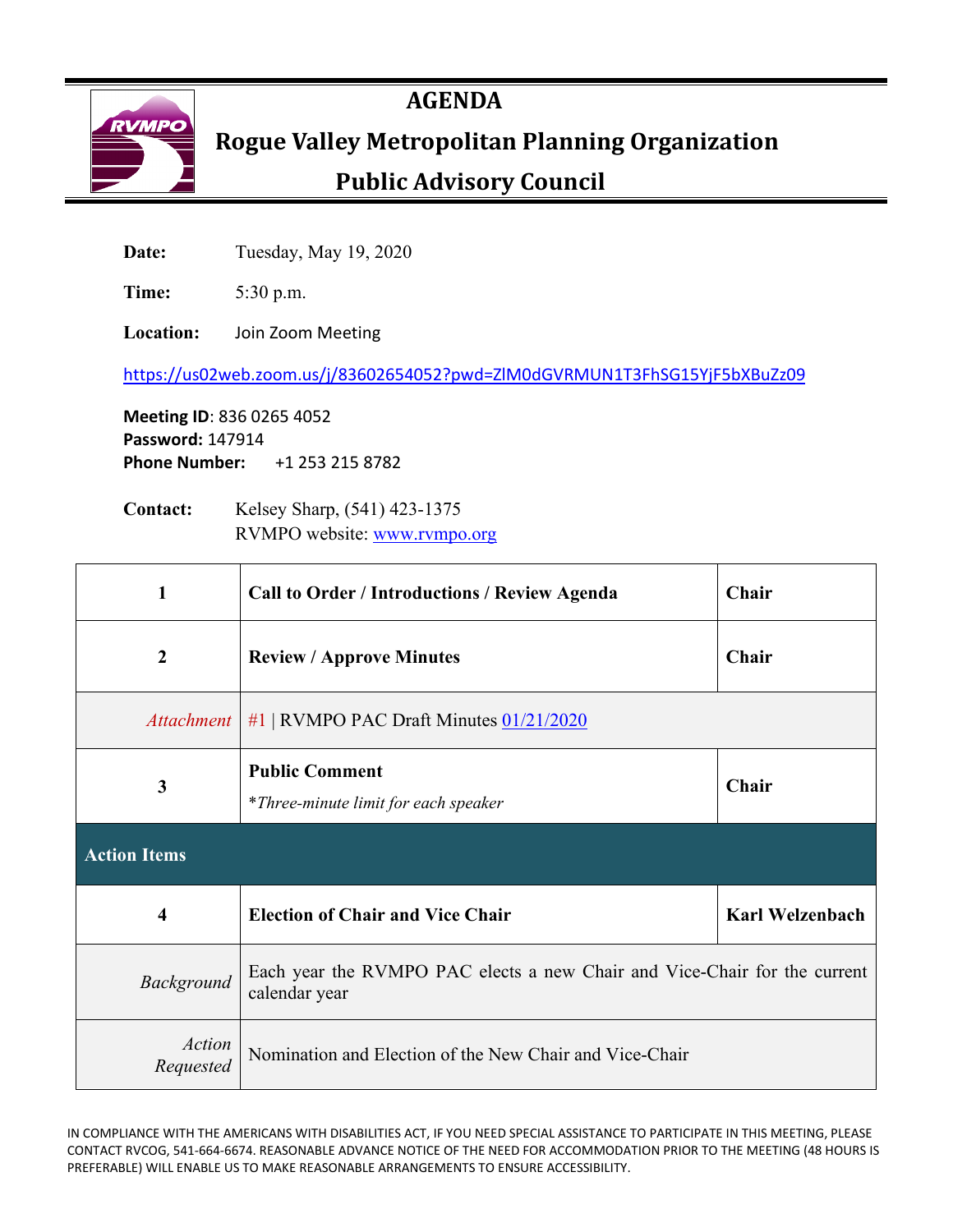| 5                          | 2018-2021 Transportation Improvement Program (TIP)<br>Amendment                                                                                                                                                                                                                                                                                                                                                                                                                                                                                                                                                                                 | <b>Ryan MacLaren</b>   |
|----------------------------|-------------------------------------------------------------------------------------------------------------------------------------------------------------------------------------------------------------------------------------------------------------------------------------------------------------------------------------------------------------------------------------------------------------------------------------------------------------------------------------------------------------------------------------------------------------------------------------------------------------------------------------------------|------------------------|
| <b>Background</b>          | The Rogue Valley Metropolitan Planning Organization (RVMPO) Policy<br>Committee, Josephine County, State of Oregon, will hold a public hearing to<br>review an amendment to the 2018–2021 Transportation Improvement Program<br>(TIP) to include the following project:<br>OR99/I-5/OR238/OR62 Curb Ramps (KN 21492)<br>Jackson and Josephine County ADA Curb Ramps (KN 22208)<br>$\bullet$<br>OR238/OR62 Curb Ramps (KN 22127)<br>$\bullet$<br>The 21-day public comment period and public hearing was advertised on or before<br>April 15, 2020 in the <i>Medford Tribune</i> and information is currently available on the<br>RVMPO website. |                        |
| <b>Attachment</b>          | #2   Memo TIP Amendments                                                                                                                                                                                                                                                                                                                                                                                                                                                                                                                                                                                                                        |                        |
| Action<br>Requested        | Recommendation to the Policy Committee to Approve of the Transportation<br>Improvement Program Amendment.                                                                                                                                                                                                                                                                                                                                                                                                                                                                                                                                       |                        |
| 6                          | 2021-2024 Transportation Improvement Program (TIP)                                                                                                                                                                                                                                                                                                                                                                                                                                                                                                                                                                                              | <b>Ryan MacLaren</b>   |
| Background                 | Staff will provide an overview of the draft 2021-24 TIP                                                                                                                                                                                                                                                                                                                                                                                                                                                                                                                                                                                         |                        |
| Attachment                 | $#3$   Will be distributed later.                                                                                                                                                                                                                                                                                                                                                                                                                                                                                                                                                                                                               |                        |
| <b>Action</b><br>Requested | Make recommendation to the Policy Committee on adoption of the 2021-24 TIP                                                                                                                                                                                                                                                                                                                                                                                                                                                                                                                                                                      |                        |
|                            | Review of UPWP for 2020-2021                                                                                                                                                                                                                                                                                                                                                                                                                                                                                                                                                                                                                    | <b>Karl Welzenbach</b> |
| Background                 | Every year the MPO is required to develop a Unified Planning Work Program<br>(UPWP). This document identifies those planning efforts which the MPO intends<br>to pursue in the upcoming fiscal year (July 1, $2020 -$ June 30, 2021). The draft<br>document before you is the UPWP for the upcoming fiscal year. Staff is providing<br>this to you and to the policy committee for review and comment. After review and<br>comment from the state DOT and USDOT we will be bringing this back to you for<br>recommendation of adoption in June of this year.                                                                                    |                        |
| <i>Attachment</i>          | #4   Draft 2020–2021 UPWP                                                                                                                                                                                                                                                                                                                                                                                                                                                                                                                                                                                                                       |                        |
| <b>Action Requested</b>    | Recommendation to the Policy Committee on adoption of 2020-21 UPWP                                                                                                                                                                                                                                                                                                                                                                                                                                                                                                                                                                              |                        |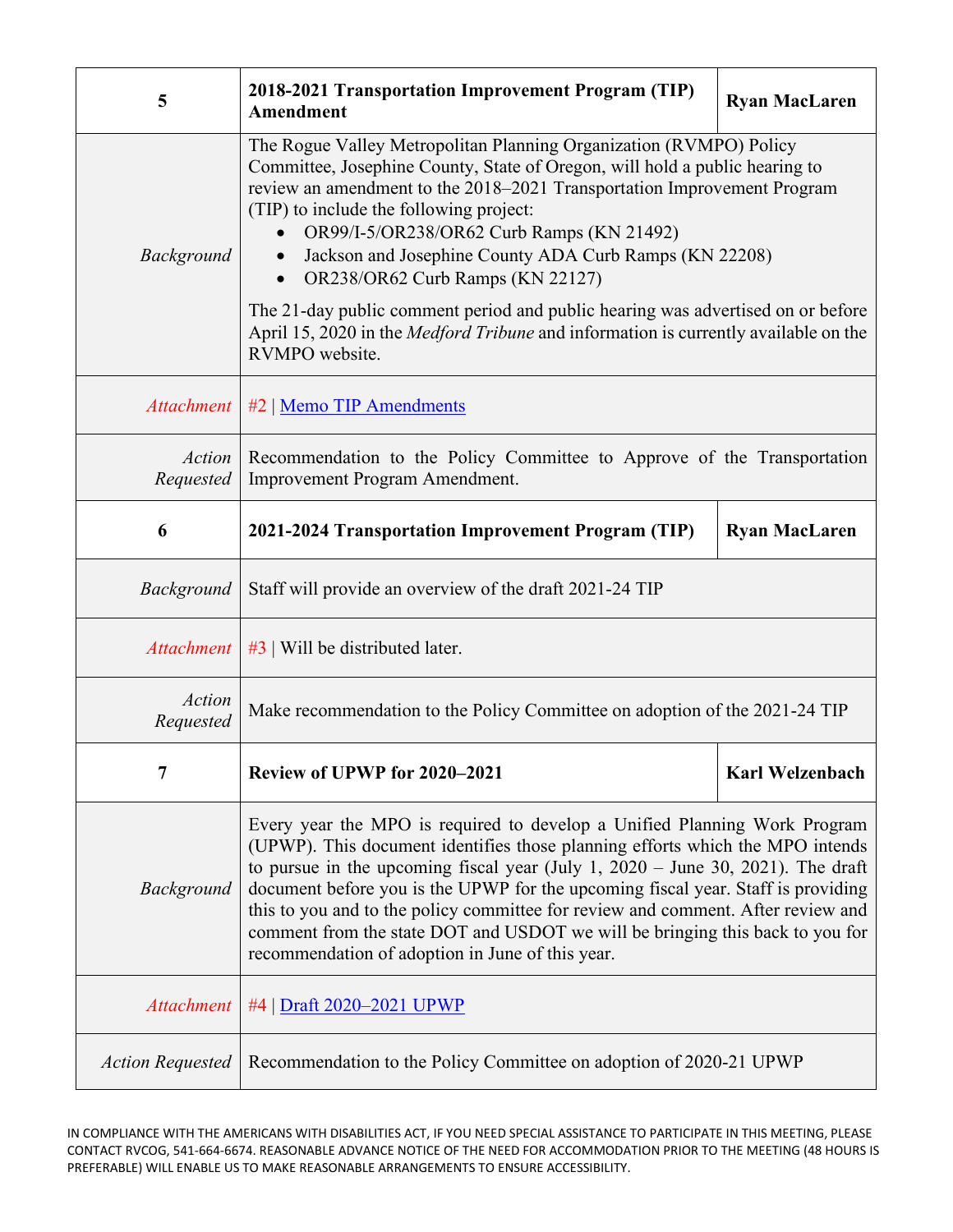| <b>Regular Updates   Standing Items</b> |                                                                                                        |                        |  |  |  |  |  |  |  |
|-----------------------------------------|--------------------------------------------------------------------------------------------------------|------------------------|--|--|--|--|--|--|--|
| 8                                       | <b>MPO Planning Update</b>                                                                             | <b>Karl Welzenbach</b> |  |  |  |  |  |  |  |
| 9                                       | <b>Other Business</b>                                                                                  | Chair                  |  |  |  |  |  |  |  |
| 10                                      | <b>Next Meeting</b><br>The next PAC meeting is scheduled for July 21, 2020 at<br>$5:30$ p.m. at RVCOG. | Chair                  |  |  |  |  |  |  |  |
| 11                                      | <b>Adjournment</b>                                                                                     | Chair                  |  |  |  |  |  |  |  |

- The next RVMPO PAC meeting is scheduled for **Tuesday, July 21, 2020, at 5:30 p.m.** in the Jefferson Conference Room, RVCOG, Central Point.
- The next RVMPO Policy Committee meeting will be **Tuesday, May 26, 2020 at 2:00 p.m.** in the Jefferson Conference Room, RVCOG, Central Point.
- The next RVMPO TAC meeting will be **Wednesday, June 10, 2020 at 1:30 p.m.** in the Jefferson Conference Room, RVCOG, Central Point.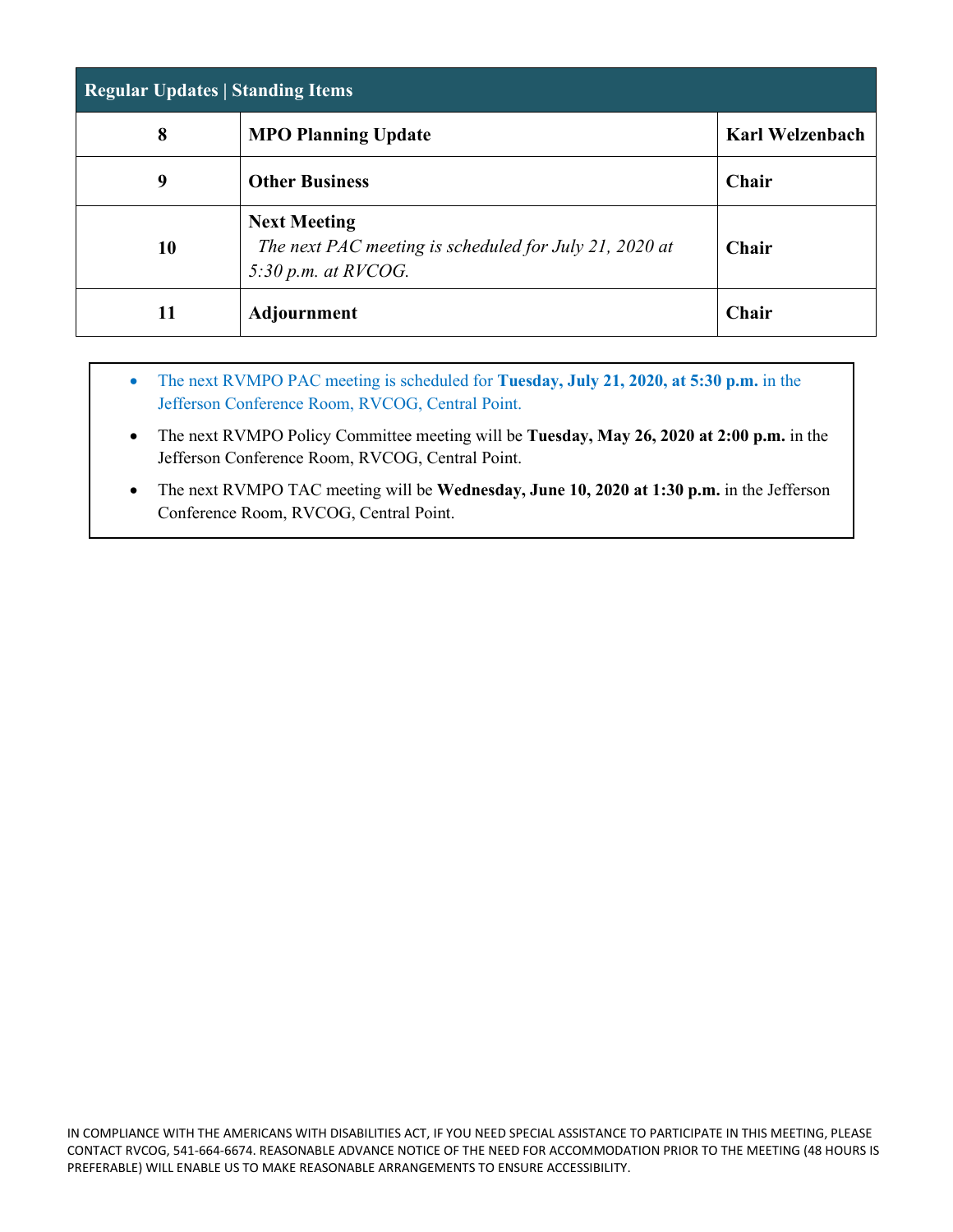

# **Summary Minutes Rogue Valley MPO Public Advisory Council** *January 21, 2020*

The following attended:

| <b>Involvement Area</b> | Appointee                   | <b>Phone Number</b> |
|-------------------------|-----------------------------|---------------------|
| Ashland                 | Mary Wooding                | 482-1066            |
| Central Point           | Larry Martin                | 664-3778            |
| Eagle Point             | Mike Stanek                 | 821-1804            |
| Jacksonville            | Ron Holthusen               | 994-5040            |
| Medford (East)          | Mark Earnest                | 899-8080            |
| Medford (West)          | <b>Haley Cox</b>            | 971-241-3058        |
| Phoenix                 | George "Ike" Eisenhauer     | 512-1053            |
| Talent                  | <b>Thad Keays</b>           | 774-8273            |
|                         |                             |                     |
| <b>Special Interest</b> | Appointee                   | <b>Phone Number</b> |
| Bicycle/Pedestrian      | Edgar Hee, Vice Chair       | 734-4872            |
| Freight Industry        | Mike Montero, Chair         | 779-0771            |
|                         | <b>Staff</b>                |                     |
| <b>RVCOG</b>            | Ryan MacLaren               | 423-1338            |
| <b>RVCOG</b>            | Karl Welzenbach             | 423-1360            |
|                         | <b>Interested Parties</b>   |                     |
| Mike Kuntz              | <b>Jackson County Roads</b> | 774-6228            |

**RVMPO PAC Agenda Packet:** [January 21, 2020](http://rvmpo.org/wp-content/uploads/2019/09/final-agenda-packet-01_21_20.pdf)

**Meeting Recordings: 1-3 [Recording,](http://rvmpo.org/wp-content/uploads/2019/09/01212020_RVMPO_PAC_Kingston-PT1.mp3) 4-5 [Recording,](http://rvmpo.org/wp-content/uploads/2019/09/01212020_RVMPO_PAC_Kingston-PT2.mp3) [6-9 Recording.](http://rvmpo.org/wp-content/uploads/2019/09/01212020_RVMPO_PAC_Kingston-PT3.mp3)**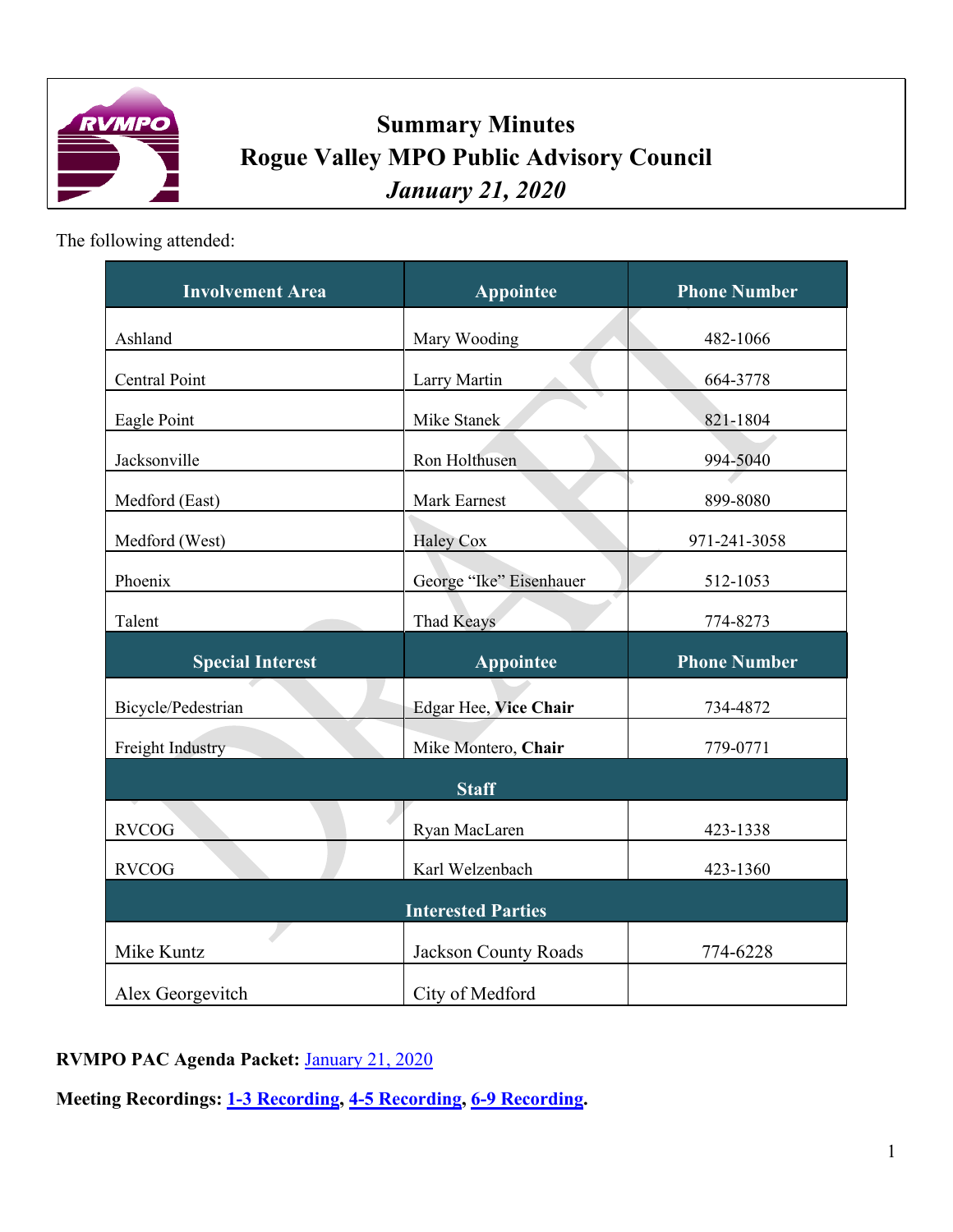#### **1. Call to Order / Introductions/ Review Agenda 00:00 – 01:25**

*5:31 p.m.*

#### **2. Review / Approve Minutes | 01:25 – 01:49**

**1:26** *| Motion to approve the RVMPO PAC November 11, 2019 minutes by Ron Holthusen. Seconded by Mike Stanek.*

*No further discussion.*

*The motion carried unanimously by voice vote.*

## *Action Items*

#### **3.****Review and Recommendation on Jackson County Substitute Project | 01:49 – 25:10**

**4:26** | Mike Kuntz gave a summary of the substitute project, Foothill Road, Delta Waters Road to Dry Creek Road.

**14:54 |** Edgar Hee asks how a better roadway will help reduce trips.

**17:54 |** Discussion of Foothills being the major alternate route for I-5.

**24:46 |** *Motion by Mary Wooding to recommend approval of the RVMPO Policy Committee for the existing Foothills Road, Delta Waters Road to Dry Creek Road, project as Jackson County's substitute project. Second by Edgar Hee.*

*No further discussion.* 

*The motion carried unanimously by voice vote.*

#### **4.****BUILD Grant Application | 00:25:10 – 01:01:38**

**26:01** | Alex Gorgevicth gave a summary of the BUILD program and the current BUILD Grant.

**51:04 |** Discussion of ODOT's new Certification Policy on spending federal money.

**53:09 |** Discussion of physical limits of the project.

### *Discussion Items*

#### **5. Area Strategies Pilot Program │ 01:01:38 – 01:04:45**

*Tabled – Active Transportation Ensued in Substitution.* 

**Active Transportation │ 01:04:45 – 01:15:52**

**01:05:07** *|* Discussion ensued of the original Active Transportation plan. **01:13:24** | Discussion ensued of the current Active Transportation plan.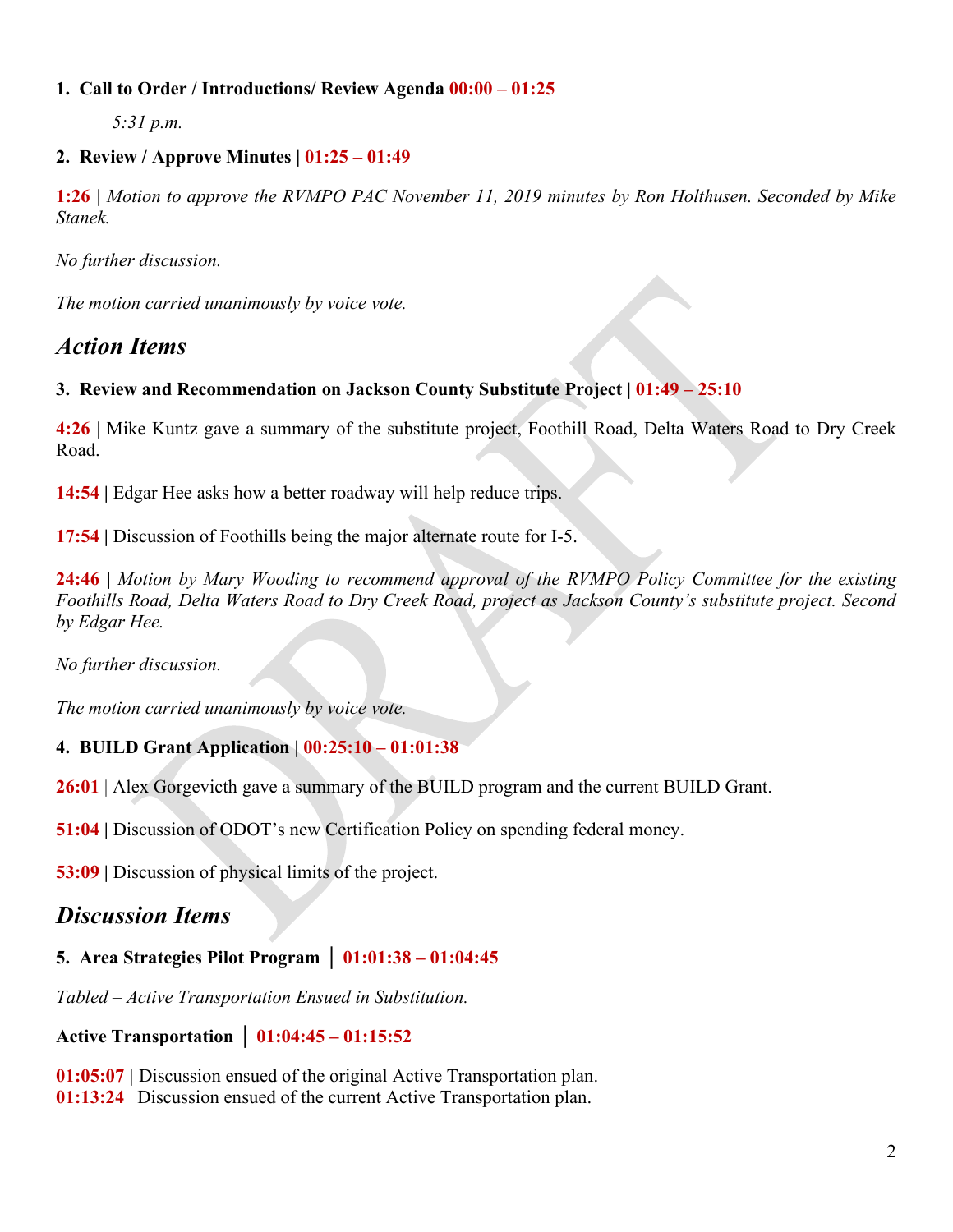# *Regular Updates*

#### **6. MPO Planning Update│1:15:52 – 01:22:44**

**01:16:52** | Discussion ensued of the MPO Funds.

#### **7. Other Business 01:22:44 – 01:24:46**

- **01:22:48 |** Updates with Southern Oregon Veterans Benefit Group.
- **8. Next Meeting:** *The next PAC meeting is March 17, 2020 at 5:30 p.m. at RVCOG*
- **9. Meeting Adjourned │6:65 p.m.**

#### **Scheduled Meetings:**

RVMPO PAC | Tuesday, March 17, 2020 @ 5:30 pm RVMPO TAC | Wednesday, January 28, 2020 @ 1:30 p.m. RVMPO Policy Committee | Tuesday, February 12, 2020 @ 2:00 p.m.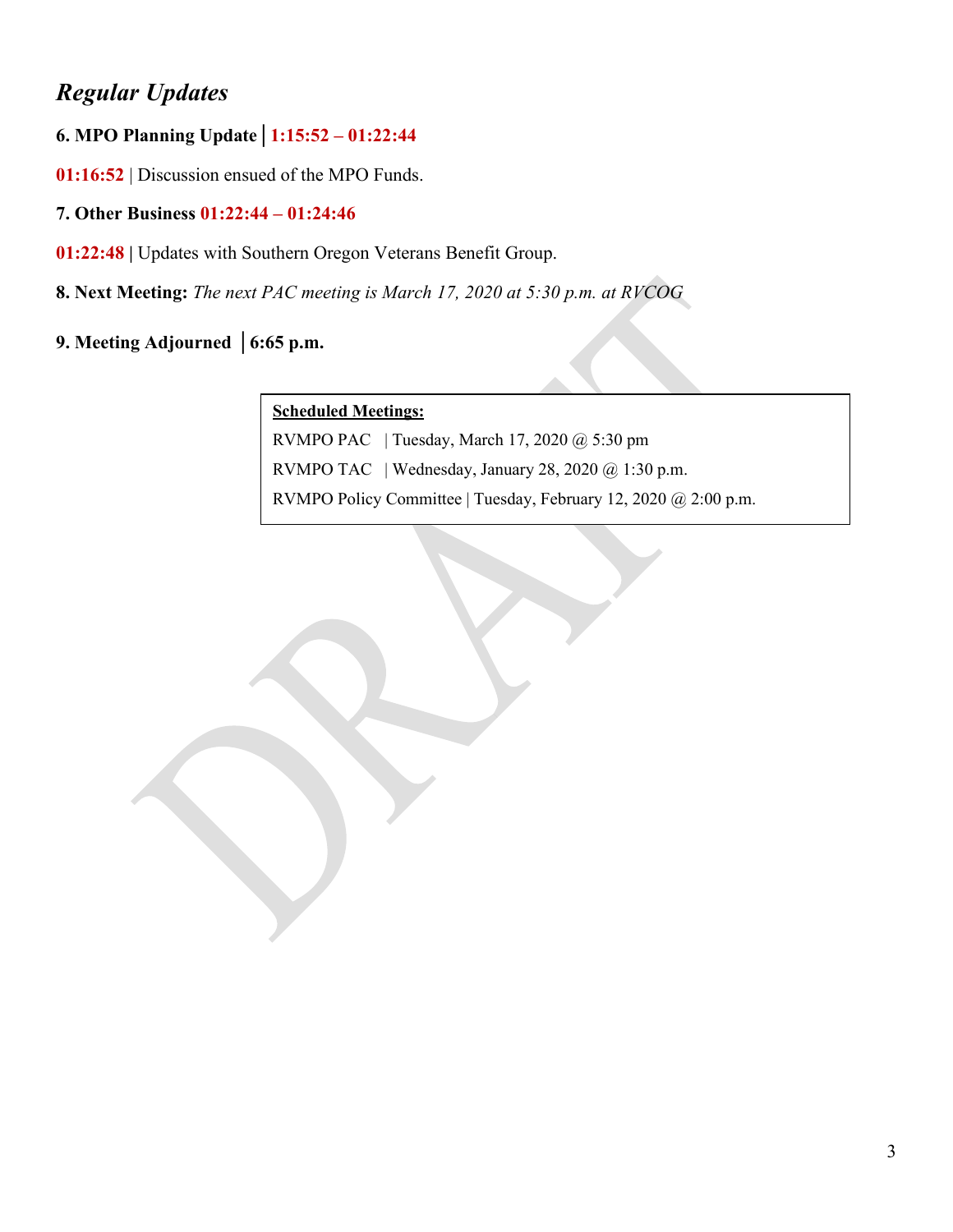

### **Rogue Valley Metropolitan Planning Organization**

#### Regional Transportation Planning

*Ashland • Central Point • Eagle Point • Jacksonville • Medford • Phoenix •Talent • White City Jackson County • Rogue Valley Transportation District • Oregon Department of Transportation*

| DATE: | May 6, 2020                            |
|-------|----------------------------------------|
| TO:   | <b>RVMPO Public Advisory Committee</b> |
| FROM: | Ryan MacLaren, Senior Planner          |
|       | SUBJECT: TIP Amendments                |

The PAC is being asked to make recommendations to the Policy Committee on the proposed TIP amendments described below and on the following pages. The Policy Committee will hold a public hearing at 2:00 p.m. on Tuesday, May 26, 2020 to consider adoption of the proposed TIP amendments. The 21-day public comment period and public hearing will be advertised on or before April 29<sup>th</sup> in the Medford Tribune, and information is currently available on the RVMPO website. Information on the projects is enumerated, below:

#### **A. A. Amend Project in TIP: OR99/I-5/OR238/OR62 Curb Ramps (KN 21492)**

Description: Increase Preliminary Engineering phase by \$304,698, update project description, adjust project mile-points and split Right of Way, Utilities and Construction to new project keys.

| <b>Project Name</b> | <b>Project Description</b> |        | RTP Project Air Quality Status | Key#  | Federal Fiscal Year | Phase                   | Federal |                  |               | <b>Federal Required Match</b> |         |               | Total Fed+Reg Match | Other                    |               | <b>Total All Sources</b> |           |
|---------------------|----------------------------|--------|--------------------------------|-------|---------------------|-------------------------|---------|------------------|---------------|-------------------------------|---------|---------------|---------------------|--------------------------|---------------|--------------------------|-----------|
|                     |                            | Number |                                |       |                     |                         |         |                  | <b>Source</b> |                               |         | <b>Source</b> |                     |                          | <b>Source</b> |                          |           |
| <b>ODOT</b>         |                            |        |                                |       |                     |                         |         |                  |               |                               |         |               |                     |                          |               |                          |           |
|                     |                            |        |                                |       |                     | Planning                |         |                  |               |                               |         |               |                     |                          |               |                          |           |
|                     |                            | n/a    | Exempt (Table 2)<br>Safety     | 21492 | 2020                | Design                  |         | 1,640,431 SW ADA |               |                               | 187,755 | <b>ODOT</b>   | 1,828,186           |                          |               |                          | 1,828,186 |
| OR99/I-5/OR238      | ADA rehabilitate or        |        |                                |       |                     | Land Purchase           |         |                  |               |                               |         |               |                     |                          |               |                          |           |
| /OR62 Curb Ramp     | replace curb ramps         |        |                                |       |                     | <b>Utility Relocate</b> |         |                  |               |                               |         |               |                     |                          |               |                          |           |
|                     | District 8                 |        |                                |       |                     | Construction            |         |                  |               |                               |         |               |                     |                          |               |                          |           |
|                     |                            |        |                                |       |                     | Other                   |         |                  |               |                               |         |               |                     |                          |               |                          |           |
|                     |                            |        |                                |       | Total FFY18-21      |                         |         | 1,640,431        |               |                               | 187,755 |               | 1,828,186           | $\overline{\phantom{0}}$ |               |                          | 1,828,186 |